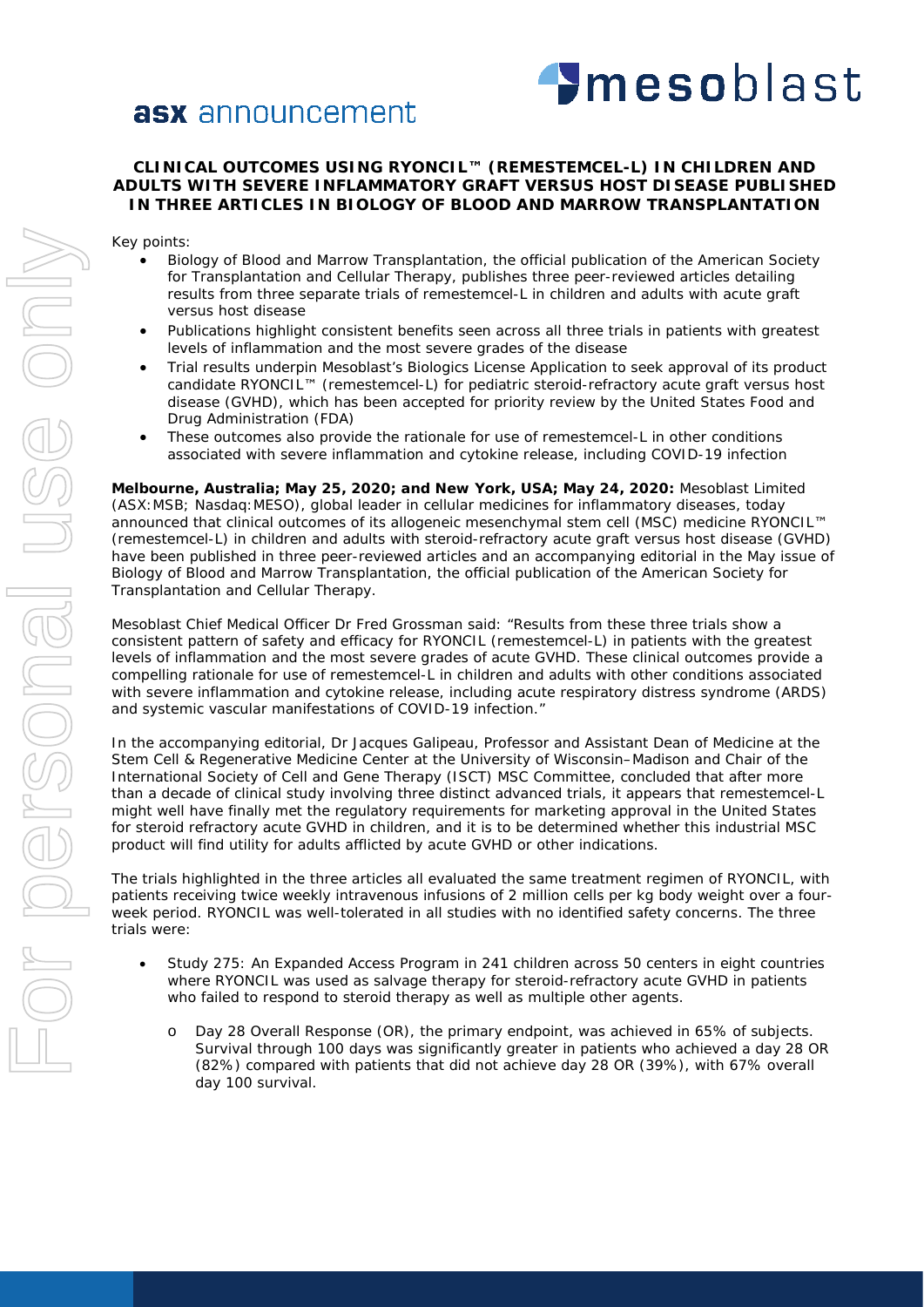2. Study GVHD001/002: A Phase 3 single-arm trial in 55 children across 20 centers in the United States where RYONCIL was used as the first line of treatment for children who failed to respond to steroids for acute GVHD.

- o Consistent with the findings in Study 275, Day 28 OR was achieved in 70% of children. This was statistically significant compared to the pre-specified control value of 45% (70.4% versus 45%, P =0.0003). As in study 275, clinical response at day 28 was highly predictive of improved survival through day 100 (87% compared to 47% in patients that did not achieve day 28 OR  $P = 0.0001$ ). Similar predictive value of day 28 was also seen in survival through day 180 (79% vs. 43.8%, P= 0.003). Overall survival was 74.1% at day 100 and 68.5% at day 180.
- o These results were significantly higher than those from matched control pediatric subjects from the contemporaneous database of the Mount Sinai Acute GVHD International Consortium (MAGIC), accessed to provide an unbiased and independent estimate of response rates and outcomes in matched pediatric control patients treated with institutional standard of care. In the MAGIC controls, Day 28 OR was 43% and Day 100 survival was 57%.

3. Study 280: A Phase 3 randomized placebo-controlled trial in 260 patients, including 28 children, across 72 centers in seven countries where RYONCIL or placebo were added to second line therapy in patients with steroid-refractory acute GVHD who failed to respond to steroid treatment.

- o Among high-risk children and adults who had the most severe disease stages, day 28 OR was significantly greater in the RYONCIL treated group (58% versus  $37\%$ ; P = 0.03) compared to placebo. Among the standard risk patients there was no significant benefit of RYONCIL treatment. Within the pediatric patients in this study (n=28) day 28 OR was significantly greater in the RYONCIL group compared with the placebo group (64% vs 36%, respectively,  $P=0.05$ ).
- o These Phase 3 results provide prospective, randomized controlled data which are supportive for the use of RYONCIL in children and high-risk adults with steroid-refractory acute GVHD.

## **About Acute Graft Versus Host Disease**

Acute GVHD occurs in approximately 50% of patients who receive an allogeneic bone marrow transplant (BMT). Over 30,000 patients worldwide undergo an allogeneic BMT annually, primarily during treatment for blood cancers, and these numbers are increasing.<sup>1</sup> In patients with the most severe form of acute GVHD (Grade C/D or III/IV) mortality is as high as 90% despite optimal institutional standard of care.<sup>2,3</sup> There are currently no FDA-approved treatments in the United States for children under 12 with steroid-refractory acute GVHD.

#### **About RYONCILTM**

Mesoblast's lead product candidate, RYONCIL (remestemcel-L), is an investigational therapy comprising culture-expanded mesenchymal stem cells derived from the bone marrow of an unrelated donor. It is administered to patients in a series of intravenous infusions. RYONCIL is believed to have immunomodulatory properties to counteract the inflammatory processes that are implicated in SRaGVHD by down-regulating the production of pro-inflammatory cytokines, increasing production of anti-inflammatory cytokines, and enabling recruitment of naturally occurring anti-inflammatory cells to involved tissues.

#### **References**

1. Niederwieser D, Baldomero H, Szer J. Hematopoietic stem cell transplantation activity worldwide in 2012 and a SWOT analysis of the Worldwide Network for Blood and Marrow Transplantation Group including the global survey. Bone Marrow Transplant 2016; 51(6):778-85.

2. Westin, J., Saliba, RM., Lima, M. (2011) Steroid-refractory acute GVHD: predictors and outcomes. Advances in Hematology 2011;2011:601953.

3. Axt L, Naumann A, Toennies J (2019) Retrospective single center analysis of outcome, risk factors and therapy in steroid refractory graft-versus-host disease after allogeneic hematopoietic cell transplantation. Bone Marrow Transplantation 2019;54(11):1805-1814.

Mesoblast Limited ARN 68 109 431 870 www.mesoblast.com

Corporate Headquarters Level 38 55 Collins Street Melbourne 3000

Victoria Australia  $T + 61, 3, 9639, 6036$  $F + 61396396030$  United States Operations 505 Fifth Avenue Third Floor New York, NY 10017 **USA** 

T +1 212 880 2060  $F + 12128802061$  Asia 21 Biopolis Road #01-22 Nucleos (South Tower) SINGAPORE 138567

 $T + 6565700635$  $F + 6565700176$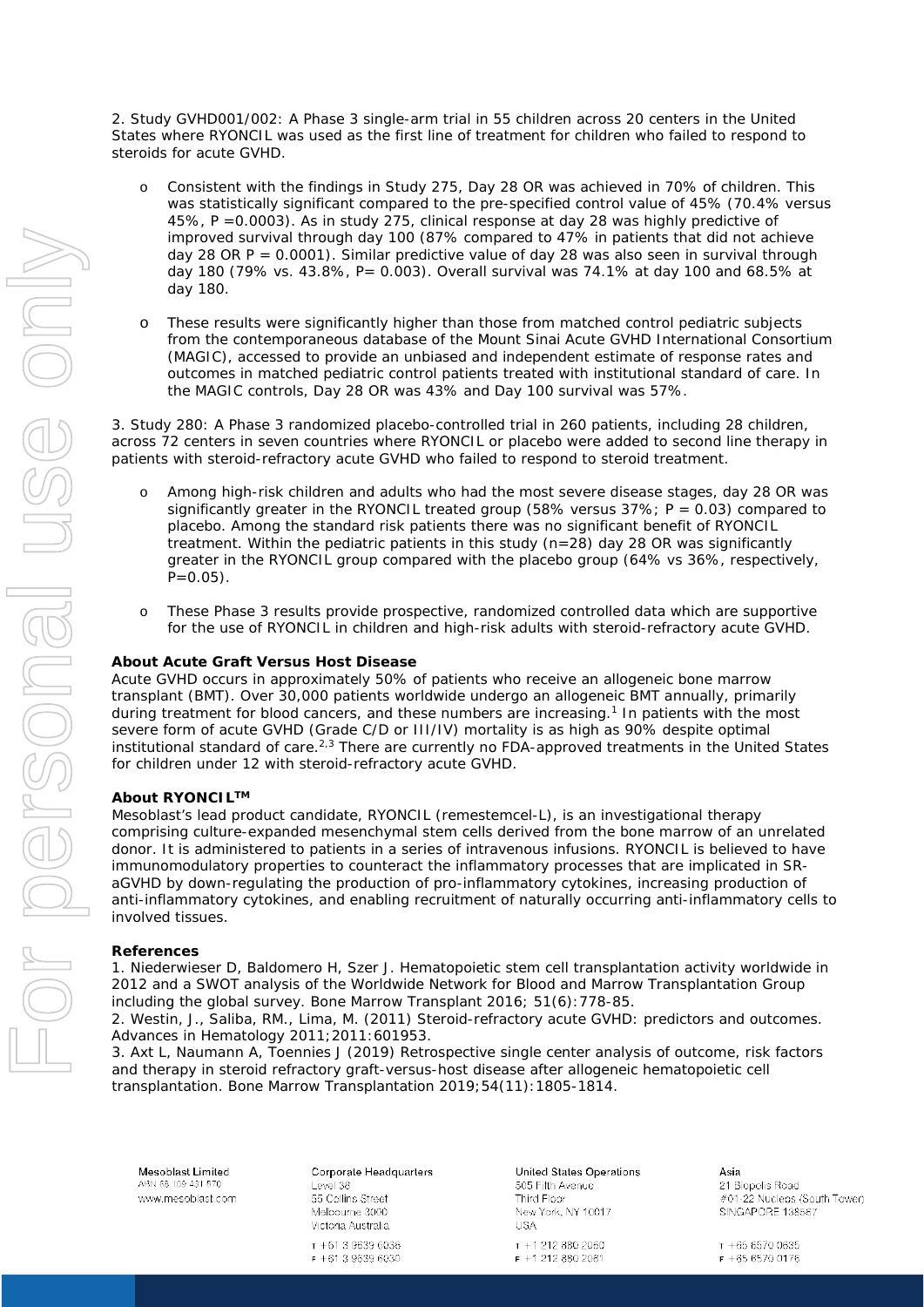#### **About Mesoblast**

Mesoblast Limited (ASX:MSB; Nasdaq:MESO) is a world leader in developing allogeneic (off-the-shelf) cellular medicines. The Company has leveraged its proprietary mesenchymal lineage cell therapy technology platform to establish a broad portfolio of commercial products and late-stage product candidates. The Company's proprietary manufacturing processes yield industrial-scale, cryopreserved, off-the-shelf, cellular medicines. These cell therapies, with defined pharmaceutical release criteria, are planned to be readily available to patients worldwide.

Mesoblast's Biologics License Application to seek approval of its product candidate RYONCIL™ (remestemcel-L) for pediatric steroid-refractory acute graft versus host disease (acute GVHD) has been accepted for priority review by the United States Food and Drug Administration (FDA), and if approved, product launch in the United States is expected in 2020. Remestemcel-L is also being developed for other inflammatory diseases in children and adults including moderate to severe acute respiratory distress syndrome. Mesoblast is completing Phase 3 trials for its product candidates for advanced heart failure and chronic low back pain. Two products have been commercialized in Japan and Europe by Mesoblast's licensees, and the Company has established commercial partnerships in Europe and China for certain Phase 3 assets.

Mesoblast has a strong and extensive global intellectual property (IP) portfolio with protection extending through to at least 2040 in all major markets. This IP position is expected to provide the Company with substantial commercial advantages as it develops its product candidates for these conditions.

Mesoblast has locations in Australia, the United States and Singapore and is listed on the Australian Securities Exchange (MSB) and on the Nasdaq (MESO). For more information, please see [www.mesoblast.com,](http://www.mesoblast.com/) LinkedIn: Mesoblast Limited and Twitter: @Mesoblast

### **Forward-Looking Statements**

This announcement includes forward-looking statements that relate to future events or our future financial performance and involve known and unknown risks, uncertainties and other factors that may cause our actual results, levels of activity, performance or achievements to differ materially from any future results, levels of activity, performance or achievements expressed or implied by these forwardlooking statements. We make such forward-looking statements pursuant to the safe harbor provisions of the Private Securities Litigation Reform Act of 1995 and other federal securities laws. Forwardlooking statements include, but are not limited to, statements about the initiation, timing, progress and results of Mesoblast and its collaborators' clinical studies; Mesoblast and its collaborators' ability to advance product candidates into, enroll and successfully complete, clinical studies; the timing or likelihood of regulatory filings and approvals; and the pricing and reimbursement of Mesoblast's product candidates, if approved; the potential benefits of strategic collaboration agreements and Mesoblast's ability to maintain established strategic collaborations; Mesoblast's ability to establish and maintain intellectual property on its product candidates and Mesoblast's ability to successfully defend these in cases of alleged infringement; the scope of protection Mesoblast is able to establish and maintain for intellectual property rights covering its product candidates and technology. You should read this press release together with our risk factors, in our most recently filed reports with the SEC or on our website. Uncertainties and risks that may cause Mesoblast's actual results, performance or achievements to be materially different from those which may be expressed or implied by such statements, and accordingly, you should not place undue reliance on these forward-looking statements. We do not undertake any obligations to publicly update or revise any forward-looking statements, whether as a result of new information, future developments or otherwise.

Release authorized by the Chief Executive.

Mesoblast Limited ABN 68 109 431 870 www.mesoblast.com Corporate Headquarters Level 38 55 Collins Street

Melbourne 3000 Victoria Australia  $T + 61, 3, 9639, 6036$ 

 $F + 61396396030$ 

United States Operations 505 Fifth Avenue Third Floor New York, NY 10017

**USA** T +1 212 880 2060  $F + 12128802061$ 

Asia 21 Biopolis Road #01-22 Nucleos (South Tower) SINGAPORE 138567

For personal use only ISS ON J Densonel